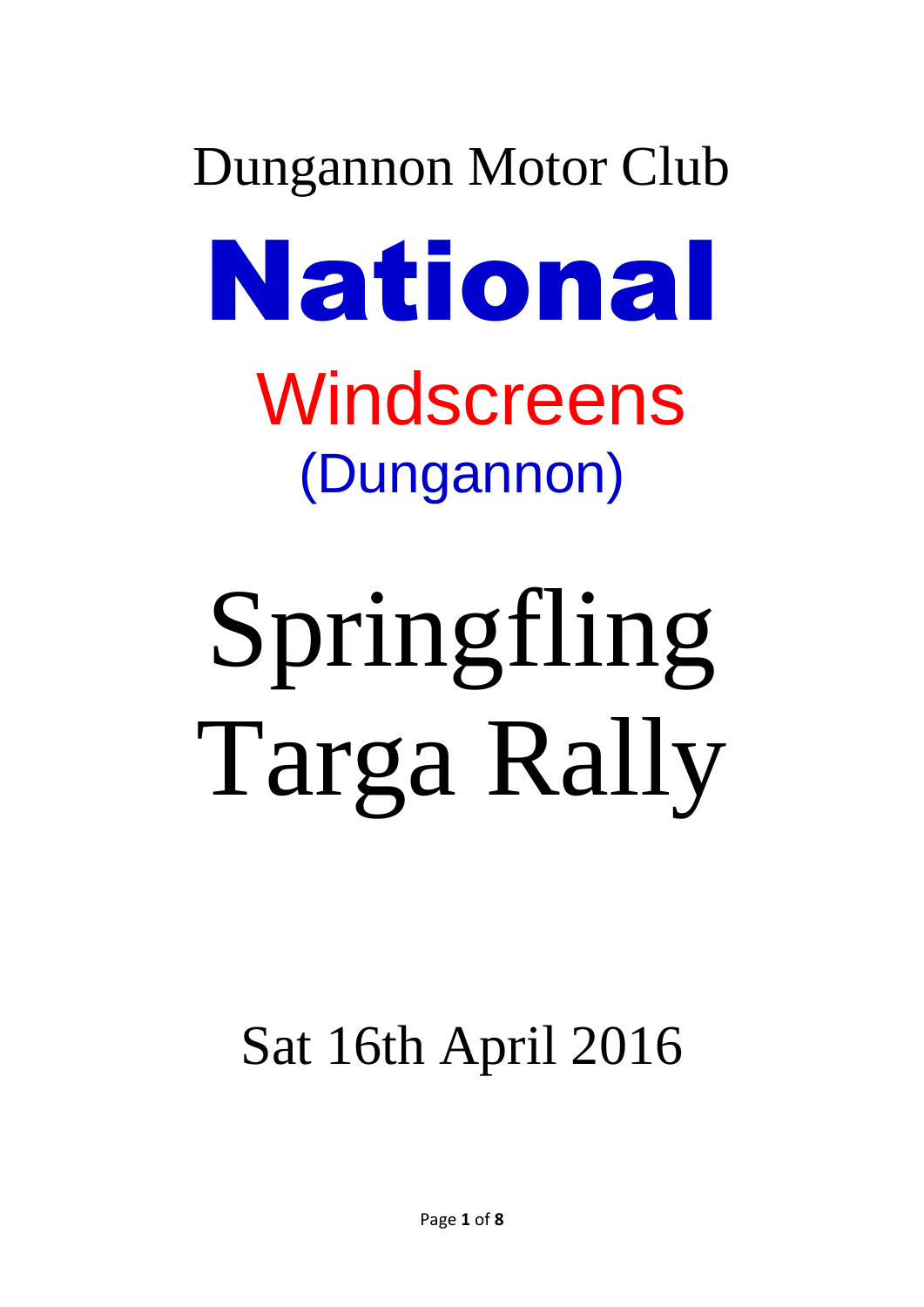## **Springfling Targa Rally SUPPLEMENTARY REGULATIONS**

## **Introduction**

Welcome to Dungannon Motor Club's **National Windscreens Dungannon** Springfling Lanes Rally, which will run as a Targa Rally in accordance with Motor Sports Association (MSA) Regulations and with the protocol prepared by the Association of Northern Ireland (ANICC) Targa Rally Monitoring Panel.

The event will comprise of a number of timed Special Tests which will run in private grounds mostly sealed surfaces.

The route between Special Tests will be identified by simple navigation using tulip diagrams in the form of a road book which will be supplied by the organising club.

Special Test information will be supplied in the form of diagrams and other information. Bogey times for Special Tests will be set on the basis of an average speed of 30mph and a range of measures will be used to ensure that bogey times are not beaten. Such measures will include chicanes, slaloms and stop boxes.

Timing on connecting sections will be set to a very easy schedule and crews will be permitted to wait at Main Time Controls for their due time The event will be based at Cohannon Inn.

The schedule for the event is as follows:

Entries open on publication of these Supplementary Regulations;

□ Entries close on Saturday 9th April 2016;

 $\Box$  Final Instructions No 1 will be sent out by email and posted on the club website,

www.dungannonmotorclub.com, no later than Thur 14th April

 $\square$  Saturday 16th April

1. 07.30 – 9.00 Car scrutiny and documentation

2. 09.30 Drivers Briefing

3. 10.01 First car starts

4. 15.30 (approx) First cars finishes

5. 16.30 ( approx) Prize giving

The entry fee for the event is £85.00 and this includes breakfast for both crew members following signing -on.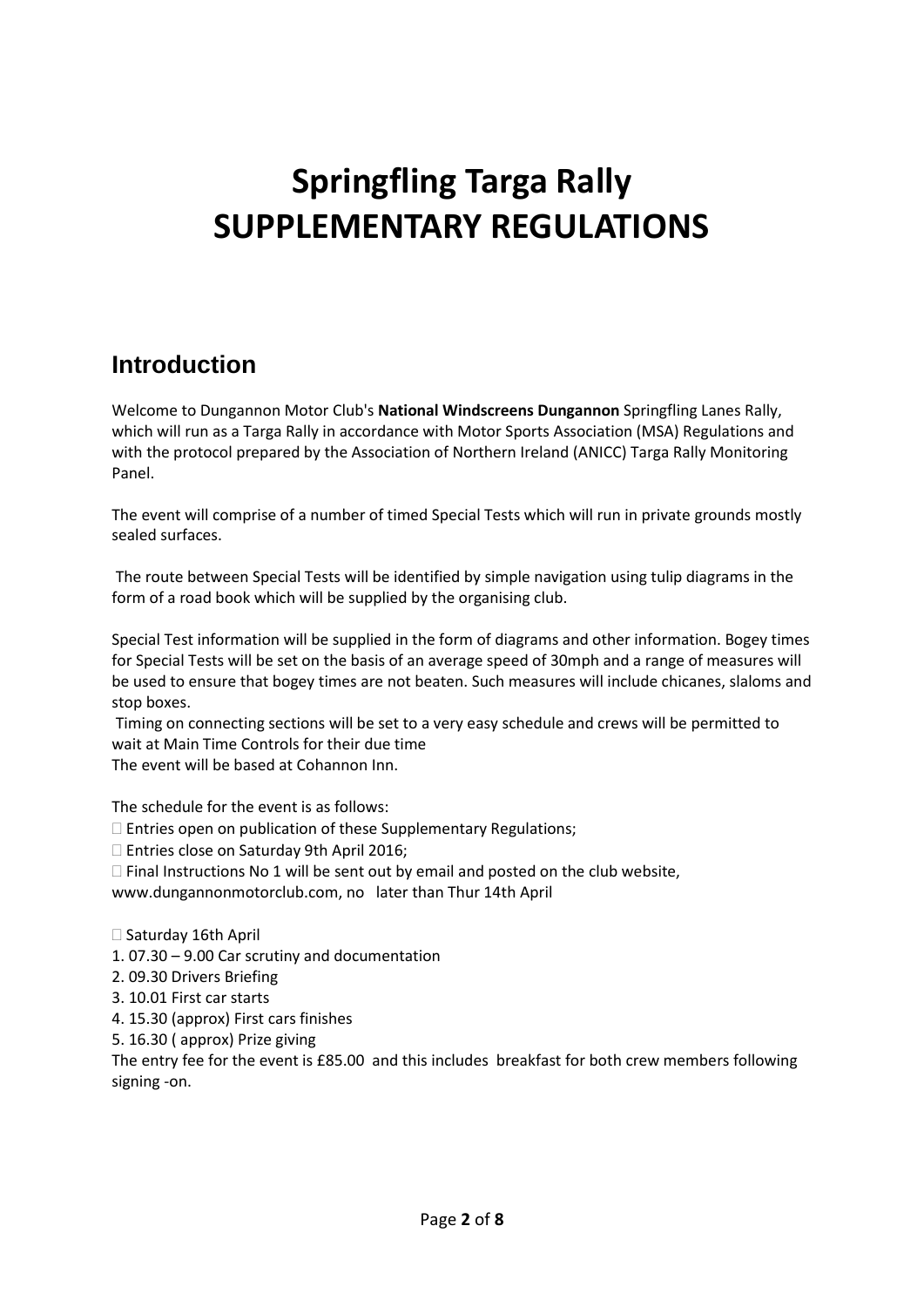## **SUPPLEMENTARY REGULATIONS**

- 1) Dungannon Motor Club Ltd (hereafter the organisers) will organise a Clubman permit Targa Rally.
- 2) The meeting will be held under the General Regulations of the Motor Sports Association UK Ltd., (incorporating the provisions of the International Sporting Code of the FIA), these supplementary regulations and any written instructions that the organisers may issue for the event.
- 3) MSA permit has been applied for.
- 4) The event is open to all fully elected members of the organising club. All competitors must produce a valid membership card. Membership is £10. Membership cards will be available at signing on. A competition licence is not required.
- 5) The event is not a round of any Championship.
- 6) The programme of the meeting will be: Scrutineering and signing on starts at 7.30 am. Competitors will be notified of scrutineering time and venue in Final Instructions. Any competitor not signed on by 9:00 am may be excluded. This will enable entrants on the Reserve List to be offered the chance to take part. First Car starts at 10.00 am.
- 7) Cars will start at one minute intervals. The organisers will supply details of the route for the event. The entire route is covered by OSNI 1:50 000 Discoverer Series Sheet 19 (although maps are not required). The start will be at the Cohannnon Inn. The event will contain navigation sections on the public road timed to an accuracy of one minute. Navigation will be of a simple nature, using a road book with tulip diagrams and diagrams of Special Tests. All competitors will receive the same route and navigation information.
- 8) The event will consist of the following classes:
	- 1. Master and Experts combined, Front Wheel Drive.
	- 2. Masters and Experts combined, Rear Wheel Drive

*This class qualification is: Finishing in the first three overall in a Targa Rally in the previous 12 months, or winning any event, except a Navigation Rally, promoted under an MSA or MI Permit.*

- 3. Semi Experts, Front Wheel Drive
- 4. Semi Experts, Rear Wheel Drive

*This class qualification is: All competitors not eligible for Classes 1, 2, 5 or 6*

- 5. Novices, Front Wheel Drive
- 6. Novices, Rear Wheel Drive

*This class qualification is: No class wins in any event promoted under an MSA or MI Permit*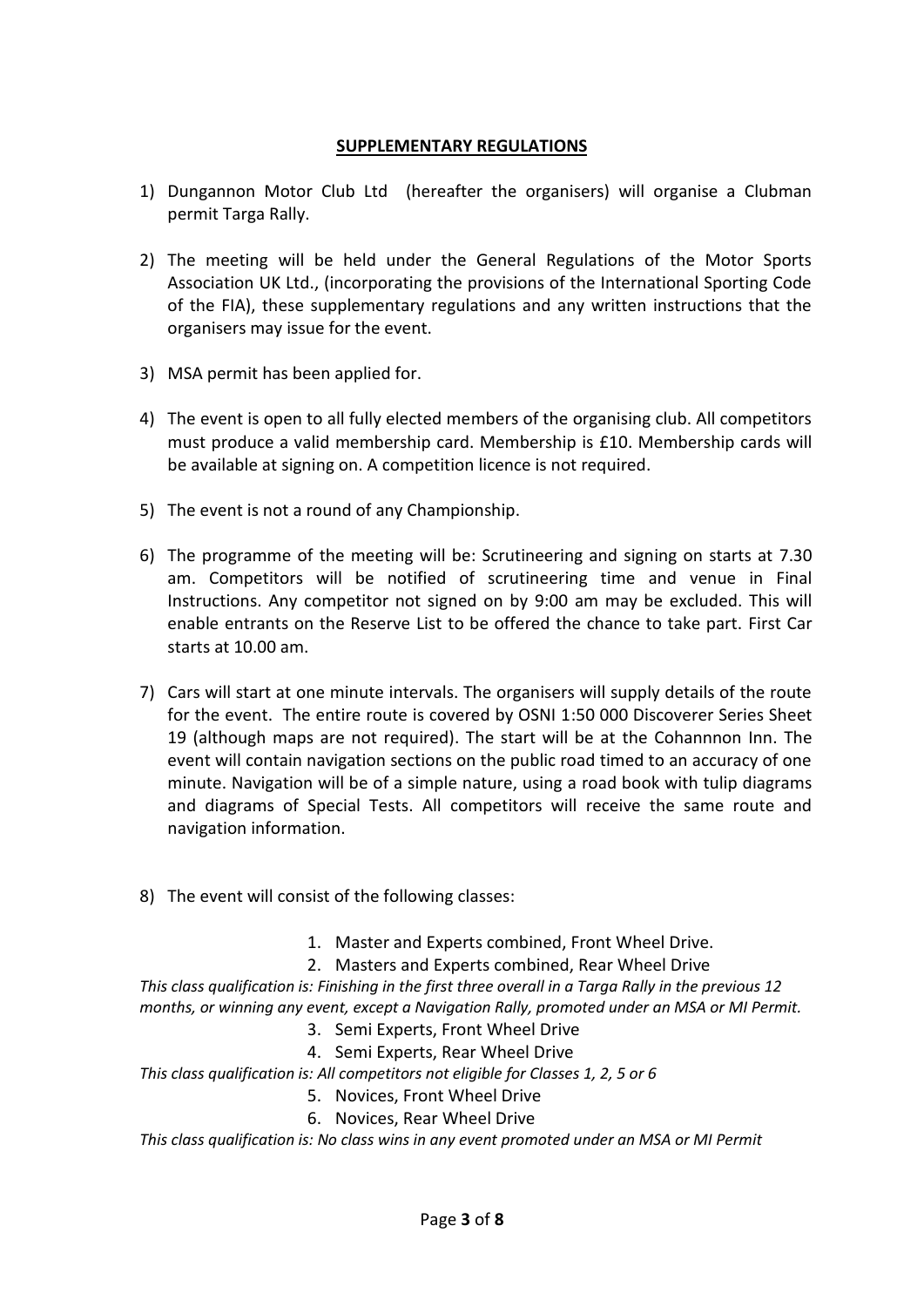Please note that all cars must comply with MSA Blue Book Section R18 (available at MSA.org)

9) The organisers reserve the right to re-classify a competitor considered ineligible for a class, and/or amalgamate as required. Every car must have been in series production and on general catalogued sale available from stock through normal retail dealer outlets in the UK or Ireland. In the case of compliance with R18 the onus is on the entrant to provide suitable documentation (e.g. workshop manual, homologation papers or manufacturers documentation) to verify specification and/or originality and/or equipment.

Every competing car must have been driven to the event, must be currently registered, taxed, insured, and where appropriate be in possession of a valid MOT or NCT certificate, each competitor must sign the declaration on the entry form to confirm this criteria is met.

10) Awards will be presented as follows: - 1<sup>ST</sup> Overall (two trophies) [Note:  $1<sup>st</sup>$  Overall will forfeit any Class awards.]

1st in Class ( two trophies) 2nd in Class (two trophies) 3rd in Class (two trophies) (if 10 or more in class)

Additional awards may be presented at the organiser's discretion.

To be classified as a finisher, a crew must attempt all Special Tests and report to the final time control of the event, within their maximum permitted lateness with the car in which they started the event.

(R15.2.2): In the event of a tie, the competitor who has completed the greater portion of the competition from the Start, including tests (if any), without penalty (or if both incurred penalty at the same point, with the lesser penalty) will be judged the winner.

- 11) The entry list opens on receipt of these regulations and closes finally on Saturday 11th April . The entry fee is £85.00 (includes breakfast). All entries must be made on the official entry form and accompanied by the appropriate fee. Cheques should be made payable to Dungannon Motor Club Ltd. The organisers reserve the right to refuse any entry.
- 12) The Secretary of the meeting to whom all entries should be sent:

**Colin Hazelton 37a Ruskey Road, Coagh, Cookstown , BT80 0AA. Mobile 07766302445, email c.hazelton@virgin.net**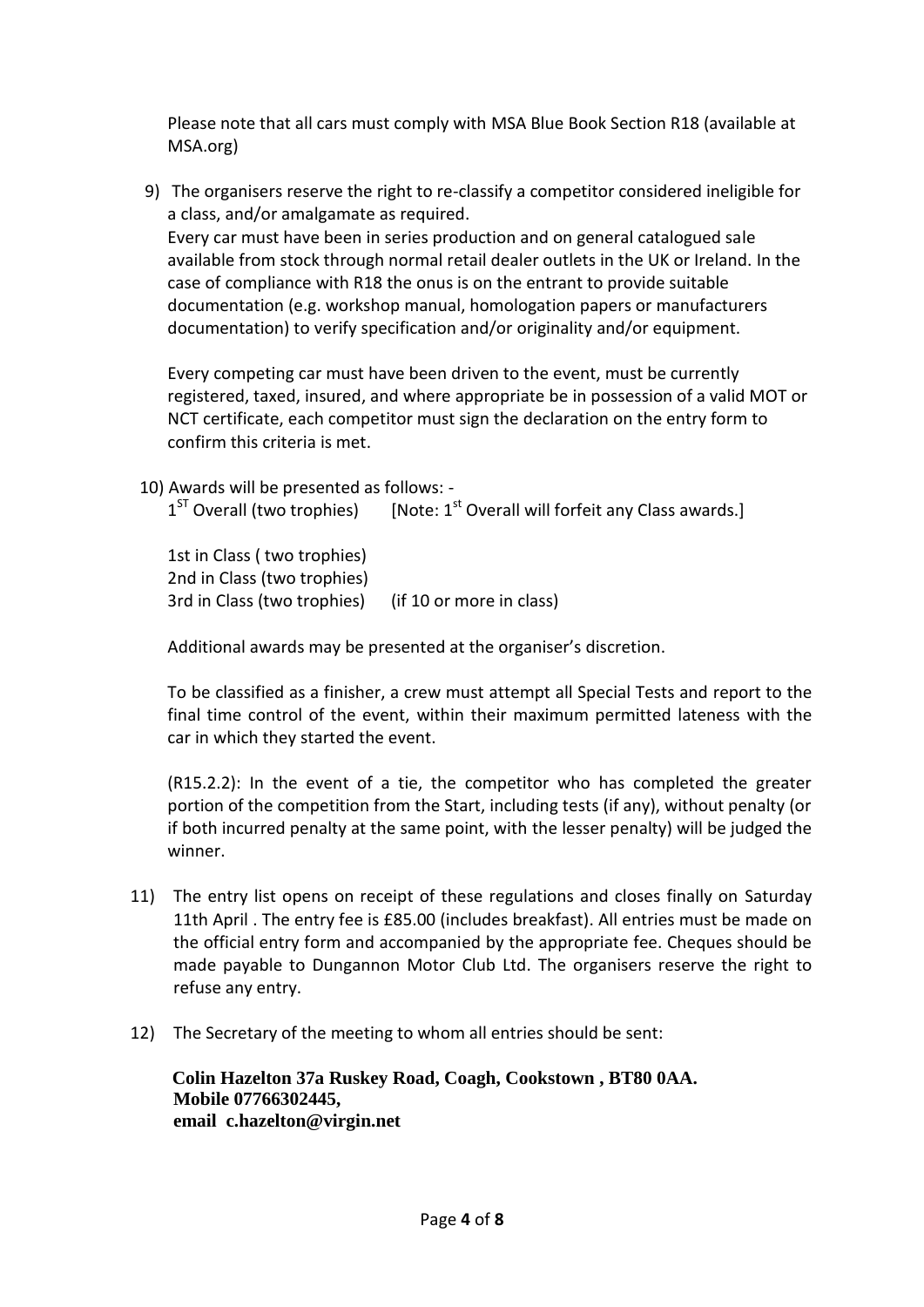- 13) The maximum entry for the meeting is 60. The minimum is 20. The minimum for any Class is 4. Should any of the minimum figures not be reached the organisers reserve the right to cancel the meeting or amalgamate Classes. Entries will be allocated on a first come first served basis, and acceptance of entries will be at the discretion on the organisers. Entry fee may be refunded, less administration fee of £10.00, to any entrant who notifies the organisers in writing or e-mail of their withdrawal before 3rd April. Entries cancelled after this date may be refunded, less a handling charge set at the organisers' discretion.
- 14) Senior Officials are:

| Club Stewards:           | Robert Harkness, Ronnie Trouton, and one other TBA       |
|--------------------------|----------------------------------------------------------|
| Clerk of Course:         | Malcolm McQueen                                          |
| Secretary of the Meeting | <b>Colin Hazelton</b>                                    |
| <b>Chief Scrutineer</b>  | TRA                                                      |
|                          | (an additional scrutineer may be appointed by the ANICC) |
| <b>Chief Timekeeper</b>  | David White                                              |
| <b>Chief Marshal</b>     | Eric Patterson                                           |

The above officials and all signed-on officials are deemed to be judges of fact.

- 15) Interim results will be posted and Provisional final results will be published as soon as possible after the finish of the event on the official notice board at rally HQ.
- 16) Any protest must be lodged in accordance with MSA ref C5.1.2
- 17) Entrants will be supplied with route instructions and time cards at the start of the event. These documents will provide all the information necessary to enable competitors to comply with R14.1
- 18) Timing on special tests will be by handheld stopwatches or synchronised clocks to the nearest second. Drivers will be advised at each Test whether to "start when ready" or be counted down to a starting signal. If counted down, drivers will be advised "10 seconds …. 5,4,3,2,1,Go". Cars will start in numerical order at one minute intervals.
- 19) The entry list will be seeded as follows:
	- **a. All fully complete and paid entries at the closing date will be seeded first.**
	- **b. Following this, any incomplete and/or unpaid entries will be seeded next.**
	- **c. A reserve list may be drawn up and in this case details will be in Final Instructions.**
- 20) Competitors will be identified by numbers which will be supplied by the organisers.
- 21) Competing cars must comply with MSA technical regulations The organisers would like to draw your attention to the following points:
	- All cars must carry a small spill kit (R18.6.5).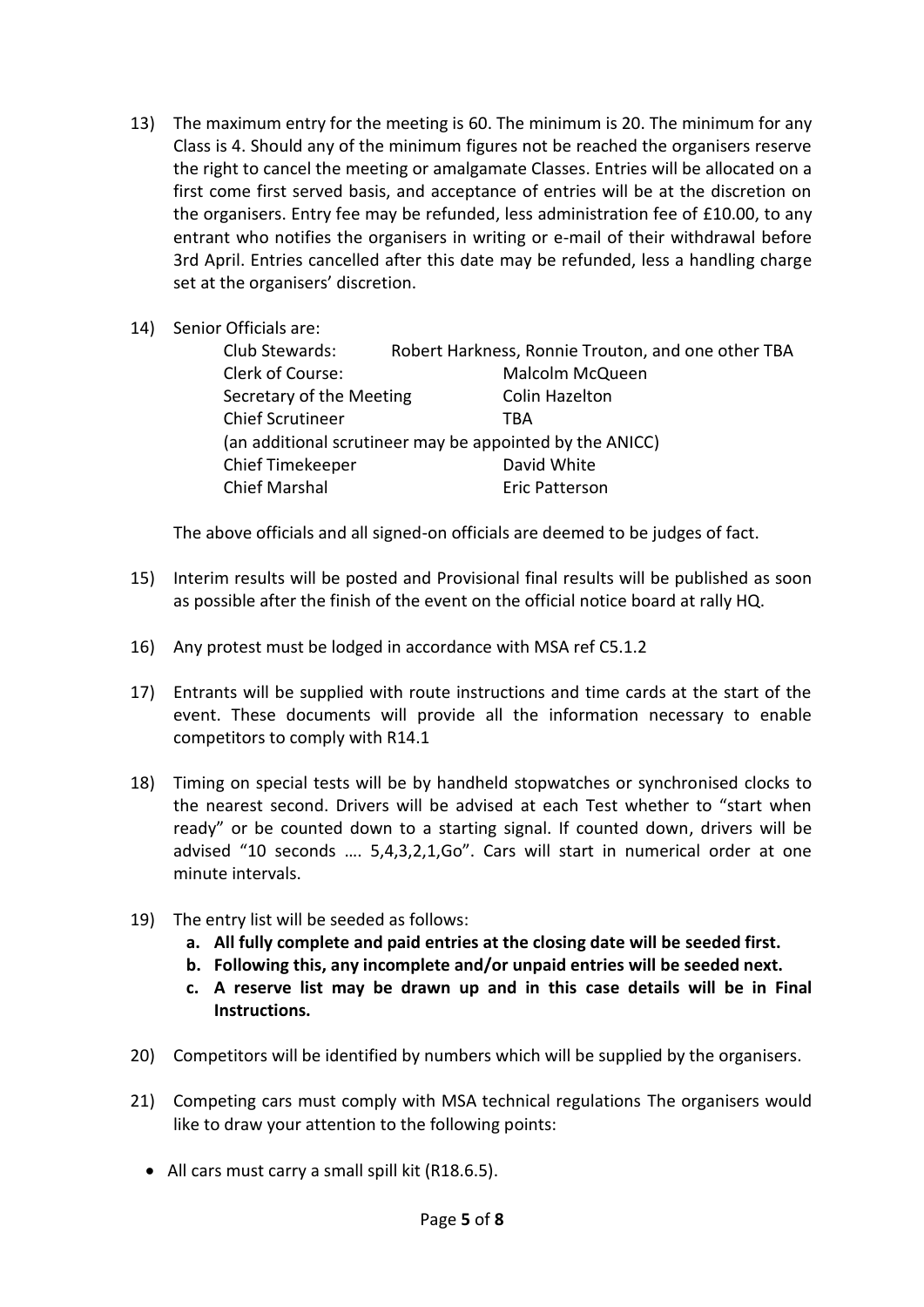- Cars are not permitted to carry any advertising
- Cars are not permitted to carry any in-car cameras or film any special tests.
- All cars must be taxed and MOT/NCT'd where appropriate (MOT/NCT certificate must be present at scrutiny)
- No 4wd cars permitted.
- Cars must comply with noise regulations R4.1
- Forced induction cars up to 1500cc complying with R18.2.5 are permited.
- Tyres must be road legal. Due to the nature of some lanes used on this event, gravel/off–road type tyres will **NOT** be permitted, to avoid damage to surfaces.
- Mobile telephones are permitted to be carried (R7.2.3) however they must not be used on Special Tests, or to communicate any information about Special Tests, except in an emergency.
- 22) The use of intercoms, the carrying of spare fuel cans and the use of in car cameras are prohibited, the penalty being exclusion for competitors found in possession or using any of the listed items.
- 23) Seat belts, where fitted to the car, must be worn during all Driving Tests. Failure to do so may be penalised as failure to follow the instructions of an official.
- 24) Final instructions will be posted on the club website and sent out by email no later than Thur 14th April. These will advise of details of scrutiny, final event timetable, seeding, classes, total event mileage as well as any changes or clarifications to the Supplementary Regulations and other event details.
- 25) The route will comprise of 95% sealed surface roads all of which are easily passable in a standard road car. Fuel will be available during the event, (petrol stations on route will be advised in the roadbook) however competitors are advised to carry enough fuel for the duration of the event, which will be approximately 100 Miles. Total mileage will be notified in final instructions.
- 26) Penalties are as printed below:

Performance will be assessed by time penalty system. **Special Tests**:

| Special tests will be run in accordance with R10.6   |                    |
|------------------------------------------------------|--------------------|
| Achieving a time on a special test which is less     |                    |
| than the bogey time                                  | <b>Bogey Time</b>  |
| Achieving a time on a special test which is over the |                    |
| bogey and under the Target Time                      | <b>Actual Time</b> |
| Achieving a time over the Target Time                | <b>Target Time</b> |
| Jump start                                           | 20 seconds         |
| Striking a cone / marker                             | 5 seconds          |
| Failing to stop astride a line including finish line | 10 seconds         |
| Taking a wrong route / failing to compete a test     | <b>Target Time</b> |
| Making no attempt to stop astride finish line        | Exclusion          |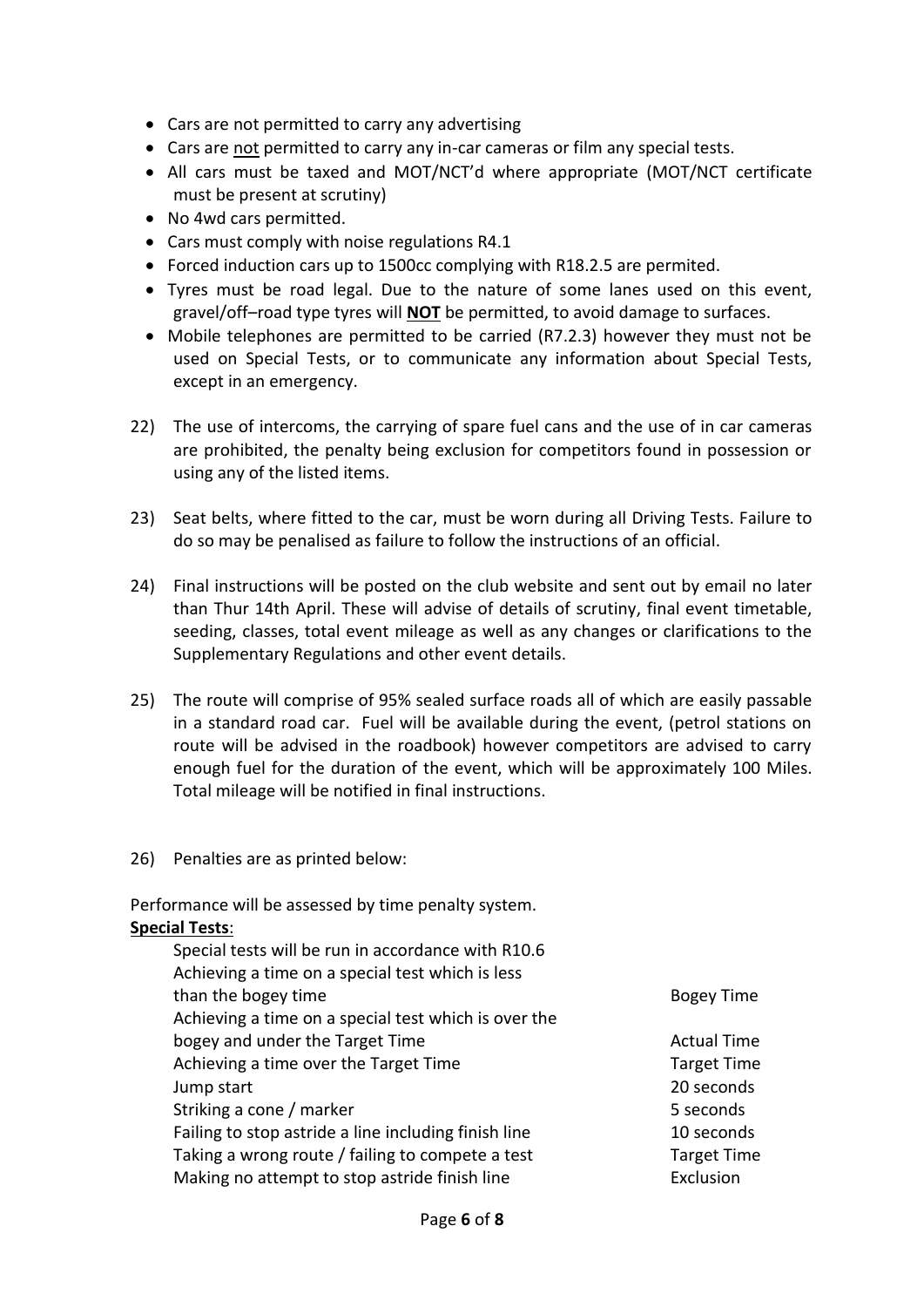Stop & Collect. On certain tests, competitors must stop and collect an item from an official. This same item must be presented to an official at a hand back point which may be the end of the test. Any competitor failing to present the correct item to the official at the Stop point will be excluded from the event. The stop point will be marked on the test diagram and marked by a "Stop" Board. The item will be provided by the organisers.

## **Road/Navigation Sections:**

| (a) Not reporting or reporting OTL at a Main Time Control                                   | Retired                                |
|---------------------------------------------------------------------------------------------|----------------------------------------|
| (b) Not reporting or reporting OTL at any other Time Control                                | 30 minutes                             |
| (c) Not complying with the route card including visiting a control<br>more than once        | 15 minutes                             |
| (d) Not reporting at Passage Control or providing proof of visiting a<br><b>Route Check</b> | 5 minutes                              |
| (e) Arrival before scheduled time at the end of a Standard Section                          | minutes<br>$\mathcal{L}$<br>per minute |
| (f) Arrival after due time at the end of a Standard Section                                 | minute<br>1<br>per minute              |
| (g) Arrival before due time at the end of a Neutral Section                                 | 30 minutes                             |
| (k) Breach of any statutory requirement concerning the use of a<br>motor vehicle            | 30 minutes                             |
| (I) Contravention of 12.7 *First Offence                                                    | 30 minutes                             |
| Second Offence                                                                              | Exclusion                              |
| (m) Excessive speed or driving likely to bring motor sport into disrepute                   | Exclusion                              |
| (n) Excessive sound                                                                         | Exclusion                              |
| (o) Receiving assistance contrary to 7.2.4                                                  | Exclusion                              |
| (p) Breach of 7.2.3, 18.6.4, 116                                                            | Exclusion                              |
| (q) Breach of 5.4, 15.1.2, 15.1.4, 9.1.3, 9.1.4, 9.1.5, 9.1.6                               | Exclusion                              |

[Notes: 5.4 Crew definitions; 7.2.3 Use of intercoms or radios; 7.2.4 Assistance organised in advance; 12.7 three-quarter rule; 9.1.3 Stop signs; 9.1.4 Quiet zones; 9.1.5 OS maps; 9.1.6 Adding info to maps; 15.1.2 Damage Declaration; 15.1.4 Damage definition; 18.6.4 Use of GPS and Sat Navs]

Penalties left to the discretion of the Clerk of the Course which may go as far as exclusion (G.5.3).

- (r) Failure to follow the instructions of an official.
- (s) Further breaches of (k).
- (t) Breaches of Regulations detailed in Section C
- 27) All other general regulations of the MSA apply as written except for the following which are modified: Controls will open 15 minutes before the due time of the first car and will close 15 minutes after the due time of the last car. The closing time may be altered should an official delay occur.
- 28) Miscellaneous
	- 28.1 Schedule timing will be used on this event.
	- 28.2 The organisers will establish checks for the purpose of observing maintenance of a set speed and/or time schedule and/or route.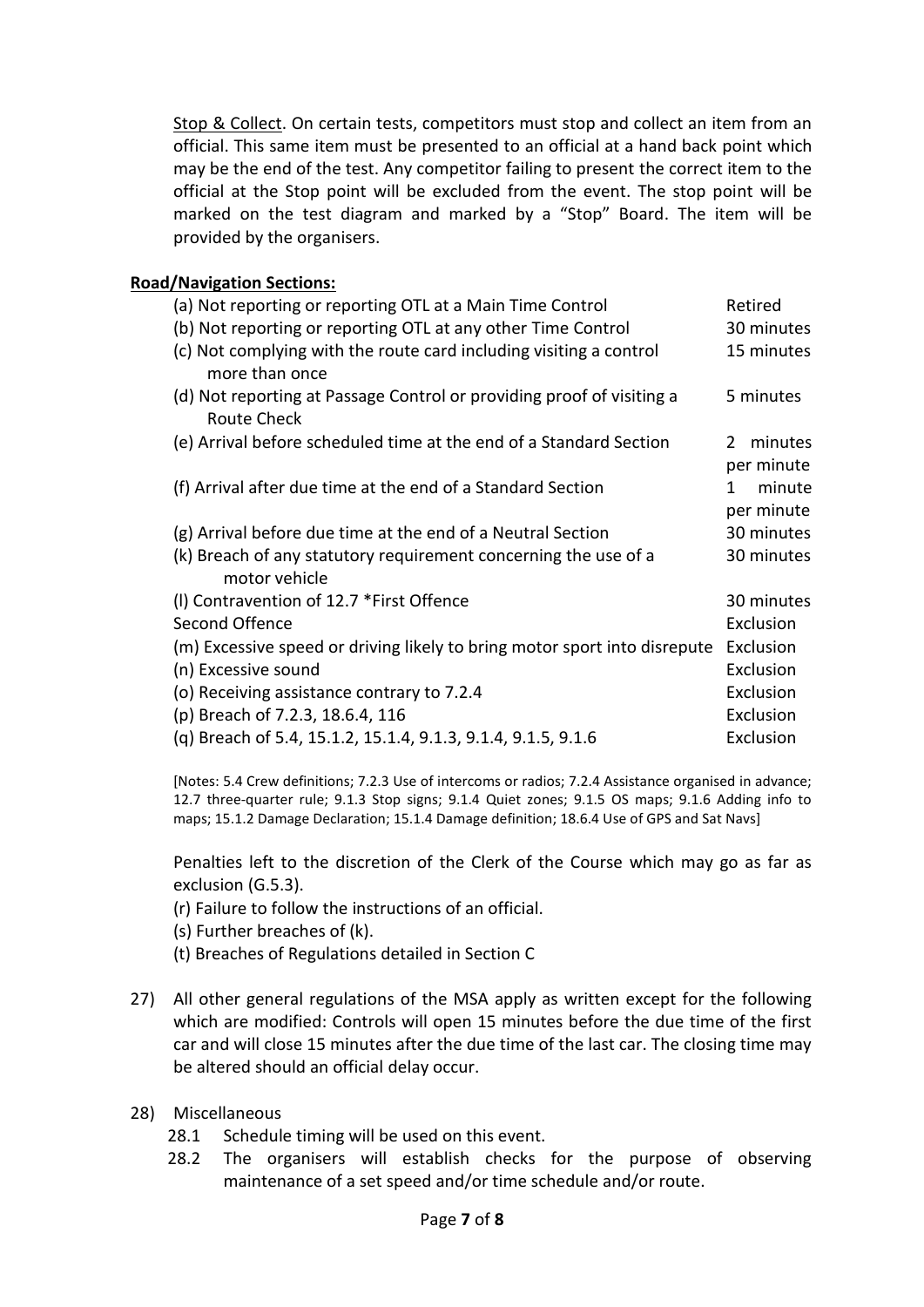- 28.3 Named Driving Standard Observers may be appointed to observe facts in accordance with R8.3-8.4
- 29) The onus is on the competitors to ensure that the time card is clearly and correctly marked by all officials.
- 30) Competitors are reminded of the following:
	- 30.1 To be classified as a finisher, a competitor must have attempted all of the observed sections (Special Tests) and arrive at the final control within their maximum lateness.
	- 30.2 The Damage Declaration must be completed at the finish and if not a finisher, must be forwarded to the secretary of the meeting within 72 hours of the finish of the event.
	- 30.3 In the Special tests, timing will start when the vehicle is released from the start control by the start marshal and finish when the front wheels cross the stop line and not when the car stops. The car must stop astride the finish line.

## 31) Insurance

The Organisers have applied to Jelf Insurance Partnership for a Blanket Cover Note under the above scheme. This will provide competitors who need to use the scheme with the Third Party Cover necessary to meet RTA requirements on the Road Sections of the event.

The basic rate for the event before any loadings will be **£16.00.** All applicants wishing to use the scheme must be able to comply with all points of the Jelf Insurance Partnership's Declaration: -

- I do not have the Third Party Road Section extension on my current Motor Insurance.
- I am aged 20 or over.
- I have had no more than 1 fault claim in the last three years
- I have no more than maximum of 6 conviction points on my UK driving licence
- I have the appropriate competition/club membership licence as well as a UK/EU driving license and if my license is provisional I will be supervised by an adult over 25.
- I have no physical or mental disabilities
- I have no other material facts to disclose
- Anyone aged less than 20 years old will also be accepted at the same price should their co-driver be a more senior member of their family or over 25.

If you comply with all points above no Letter of Acceptance will be required. If unable to comply with any of the above points you will be required to complete the Declaration form (the form can be obtained by contacting the event secretary or Jelf Insurance Partnership) which should be forwarded either to the organisers or direct to Jelf Insurance Partnership prior to the event to allow sufficient time for a letter of acceptance to be issued.

Jelf Insurance Partnership Partnership House Priory Park East Kingston Upon Hull HU4 7DY

Tel + 44 (0) 1482 213215 Fax + 44 (0) 1482 213216 Email [info@jelfmotorsport.com](mailto:info@jelfmotorsport.com)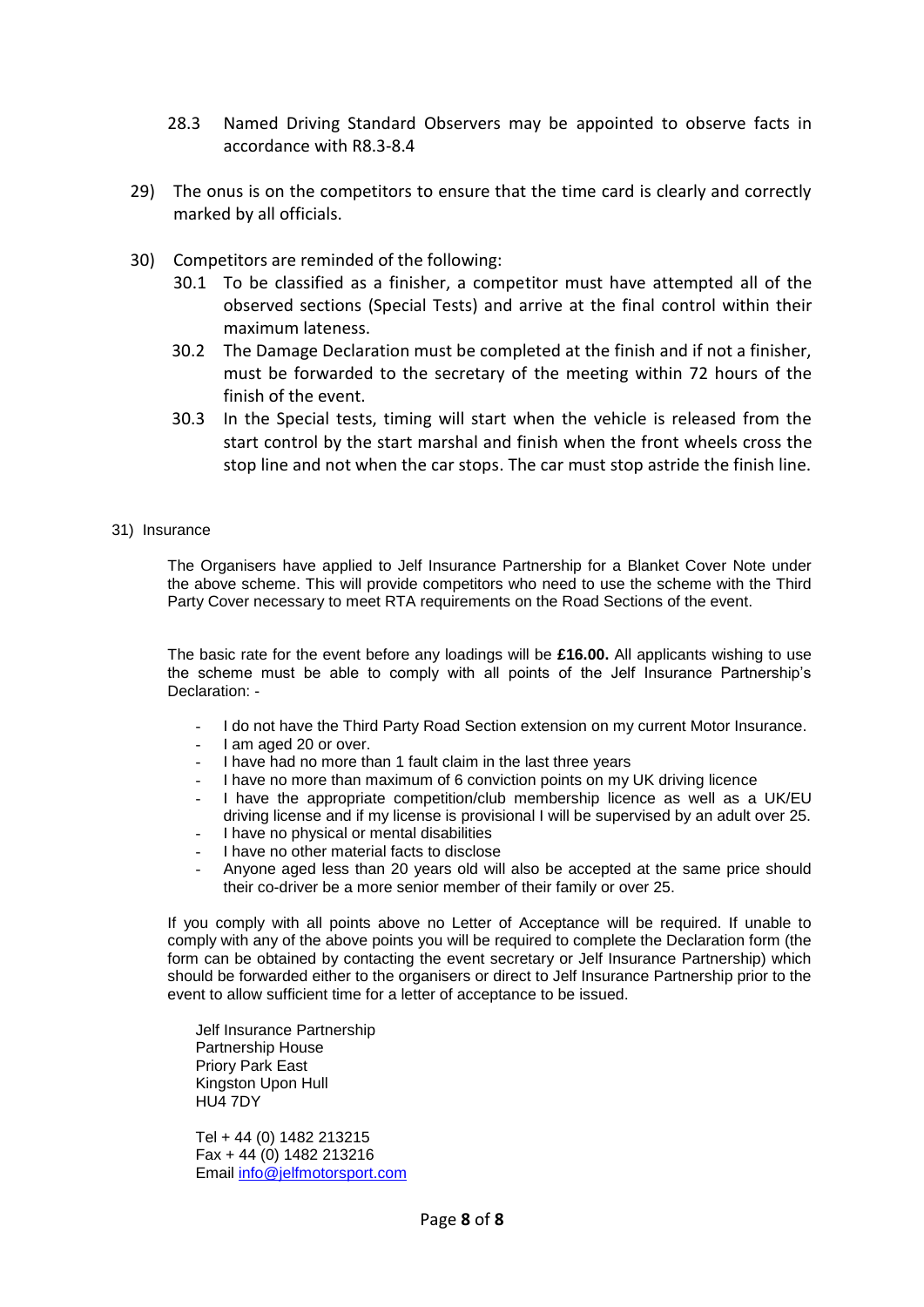

## **Dungannon Motor Club Official Entry Form**

**Please use block capitals throughout**

| $\overline{\phantom{a}}$<br>Event | Date |
|-----------------------------------|------|
|-----------------------------------|------|

**\* Email Address / Mobile no.** must be filled in correctly as all correspondence will be via **Email / Text message**

|                       | <b>Driver</b> | <b>Navigator</b> |
|-----------------------|---------------|------------------|
| <b>First name</b>     |               |                  |
| <b>Surname</b>        |               |                  |
| <b>Address line 1</b> |               |                  |
| <b>Address line 2</b> |               |                  |
| <b>Town</b>           |               |                  |
| <b>Post Code</b>      |               |                  |
| Email address*        |               |                  |
| Mobile no*            |               |                  |

| Send all correspondence To Driver or | Driver | <b>Navigator</b> |
|--------------------------------------|--------|------------------|
| navigator (please tick)              |        |                  |

| <b>Class Entered</b>          |  |
|-------------------------------|--|
| (See Regulations for classes) |  |

| <b>Vehicle Details</b> | <b>Registration No</b>          |  |
|------------------------|---------------------------------|--|
| <b>Make</b>            | <b>Model</b>                    |  |
| <b>Cubic Capicity</b>  | <b>Front / Rear wheel drive</b> |  |

## *CAR MOBILE PHONE NUMBERS*

**Please supply the numbers of the mobile phones that will be carried in the car during the event in case we need to contact you.**

| <b>Driver</b> | Navigator<br><b>114719</b> |
|---------------|----------------------------|
|               |                            |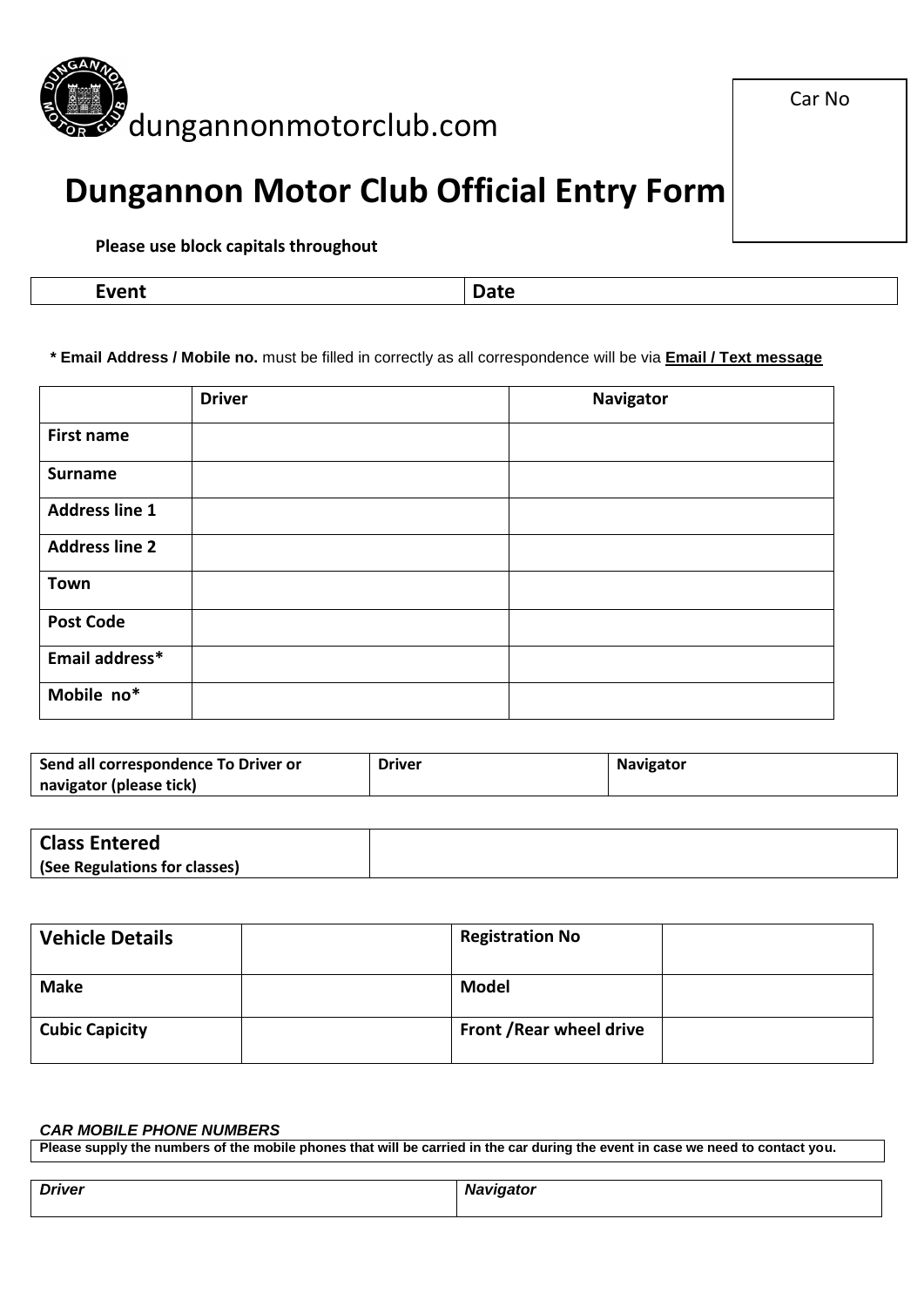## Next Of Kin information

| <b>Driver</b> | Navigator |
|---------------|-----------|
|               |           |
|               |           |
|               |           |
|               |           |
|               |           |
|               |           |
|               |           |
|               |           |
|               |           |
|               |           |
|               |           |
|               |           |

#### *DECLARATION OF INDEMNITY*

By the very fact of signing the entry form, the entrant, as well as the crew members submit themselves to the sporting jurisdictions specified in the International Sporting Code of the FIA and accept unreservedly these regulations, the General Regulations of the Motor Sports Association (MSA).

#### **Entrants and drivers must sign the following undertaking:**

'I declare that I have been given the opportunity to read the General regulations of the Motor Sports Association and, if any, the Supplementary Regulations for this event and agree to be bound by them. I declare that I am physically and mentally fit to take part in the event and I am competent to do so. I acknowledge that I understand the nature and type of the competition and the potential risk inherent with motor sport and agree to accept that risk. Further, I understand that all persons having any connection with the promotion and/or organisation and/or conduct of the event are insured against loss or injury caused through their negligence.

I declare that the use of the vehicle hereby entered will be Taxed, MOT'd and covered by insurance as required by the law which is valid for such part of this event as shall take place on roads as defined by the law.

**If I am the Parent/Guardian/Guarantor of the driver** 'I understand that I shall have the right to be present during any procedure being carried out under the Supplementary Regulations issued for this event and the General Regulations of the MSA'

**As the Parent/Guardian/Guarantor:** 'I confirm I have acquainted myself with the MSA General Regulations, and agree to pay any appropriate charges and fees pursuant to those Regulations (to include any appendices thereto) and hereby agree to be bound by those Regulations and submit myself without reserve to the consequences resulting from those Regulations (and any subsequent alteration thereof). Further, I agree to pay as liquidated damages any fines imposed upon me up to the maxima set out in Part 3 Appendix 1.

**Note:** Where Parent/Guardian/Guarantor is not present there must be a representative who must produce a written and signed authorisation to so act from the Parent/Guardian/Guarantor as appropriate.

#### **I declare that the information given on this entry form is a correct statement of facts as verified by me.**

| Signature of Driver    | Age (if under 18) | Date |  |
|------------------------|-------------------|------|--|
| Signature of Navigator | Age (if under 18) | Date |  |

**If any of the above is under 18 year of age, the above signature must be countersigned by a parent or guardian.**